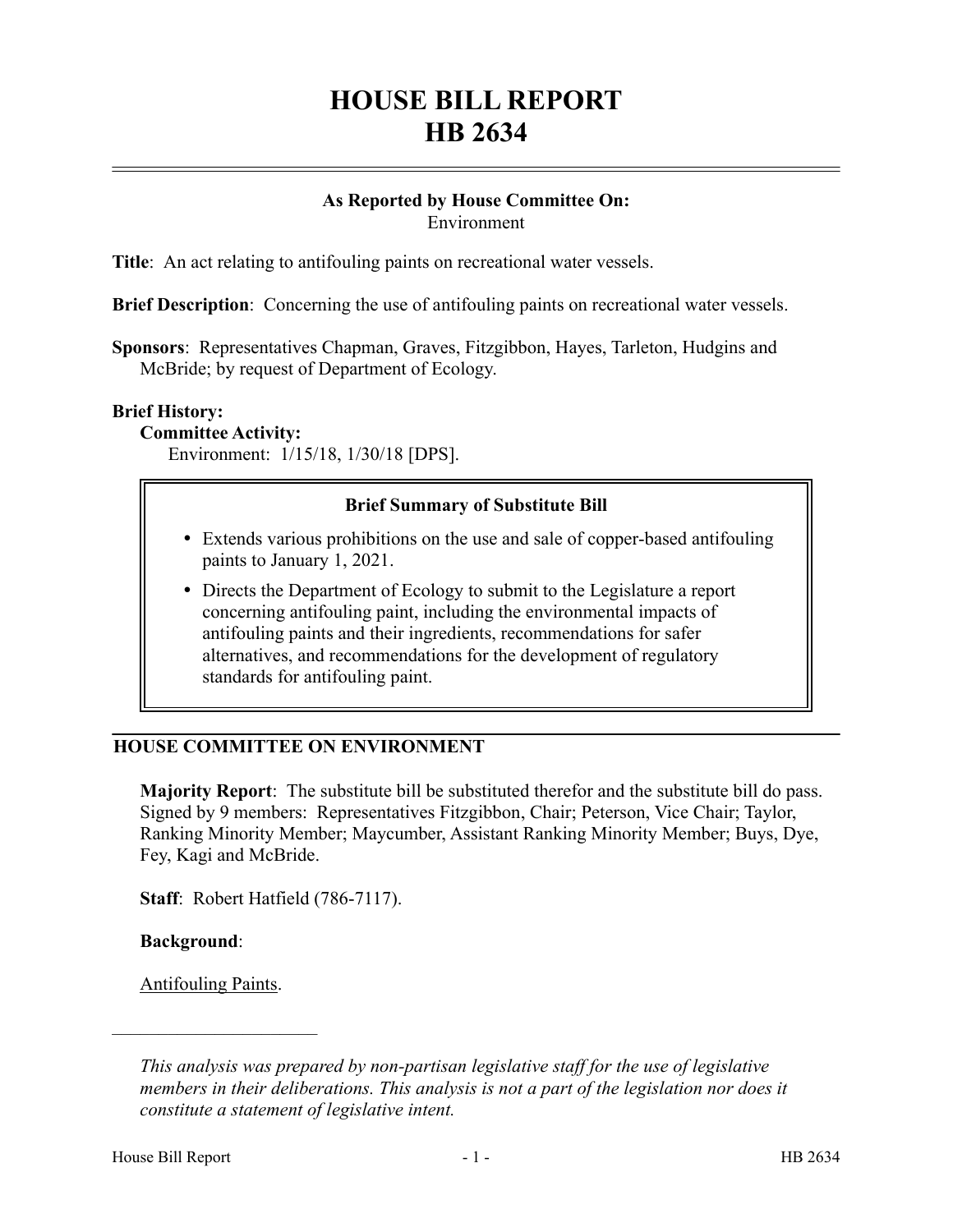Metal-based antifouling paints are designed to control the growth of organisms such as algae and barnacles on boats. This growth, known as fouling, creates friction that can decrease a boat's speed and fuel efficiency. Most antifouling hull paints contain a copper biocide. Copper-based antifouling paints are designed to leach copper slowly into the water immediately surrounding a boat's hull.

Paint stripping and painting activities are potential sources of pollution from boatyards. Under the Clean Water Act, National Pollutant Discharge Elimination System permits that are issued to boatyards by the Department of Ecology (Ecology) contain effluent limitations that restrict the volume and concentration of heavy metals and other pollutants, including copper, that are discharged.

# Recreational Water Vessels - Antifouling Paints Law.

In 2011, Washington enacted legislation for the purpose of phasing out copper-based antifouling paint. Among other things, the 2011 legislation set timelines for the phase-out of copper-based antifouling paint on recreational water vessels, established civil penalties, and directed Ecology to provide a report to the Legislature concerning antifouling paint.

Recreational water vessels are defined as a vessel that is less than 65 feet in length and is used primarily for pleasure or leased, rented, or chartered to a person for the pleasure of that person. It does not include a vessel that is subject to United States Coast Guard inspection and is engaged in commercial use or carries paying passengers.

#### Antifouling Paints Law - Timelines.

The 2011 legislation established the following timelines:

- Beginning January 1, 2018, new recreational water vessels with copper-based antifouling paint may not be sold in the state.
- Beginning January 1, 2020, the sale of antifouling paint containing more than 0.5 percent copper intended for use on recreational water vessels is prohibited.
- Beginning January 1, 2020, antifouling paint containing more than 0.5 percent copper may not be applied to a recreational water vessel.

# Antifouling Paints Law - Antifouling Paint Report.

The 2011 legislation required Ecology to study how antifouling paints affect marine organisms and water quality. In addition, Ecology was required to survey the manufacturers of antifouling paints to determine the types of antifouling paints available in the state. Ecology was required to submit its report to the Legislature by December 31, 2017.

#### Results of Antifouling Paint Report.

Ecology issued its report on antifouling paints in December 2017. Among other findings, the report found that banning copper in antifouling paints may lead to the increase use of other, more toxic biocides. Ecology has recommended that the ban on copper paints be delayed until Ecology can review additional data on the impacts of alternative biocides in antifouling paint.

–––––––––––––––––––––––––––––––––

# **Summary of Substitute Bill**: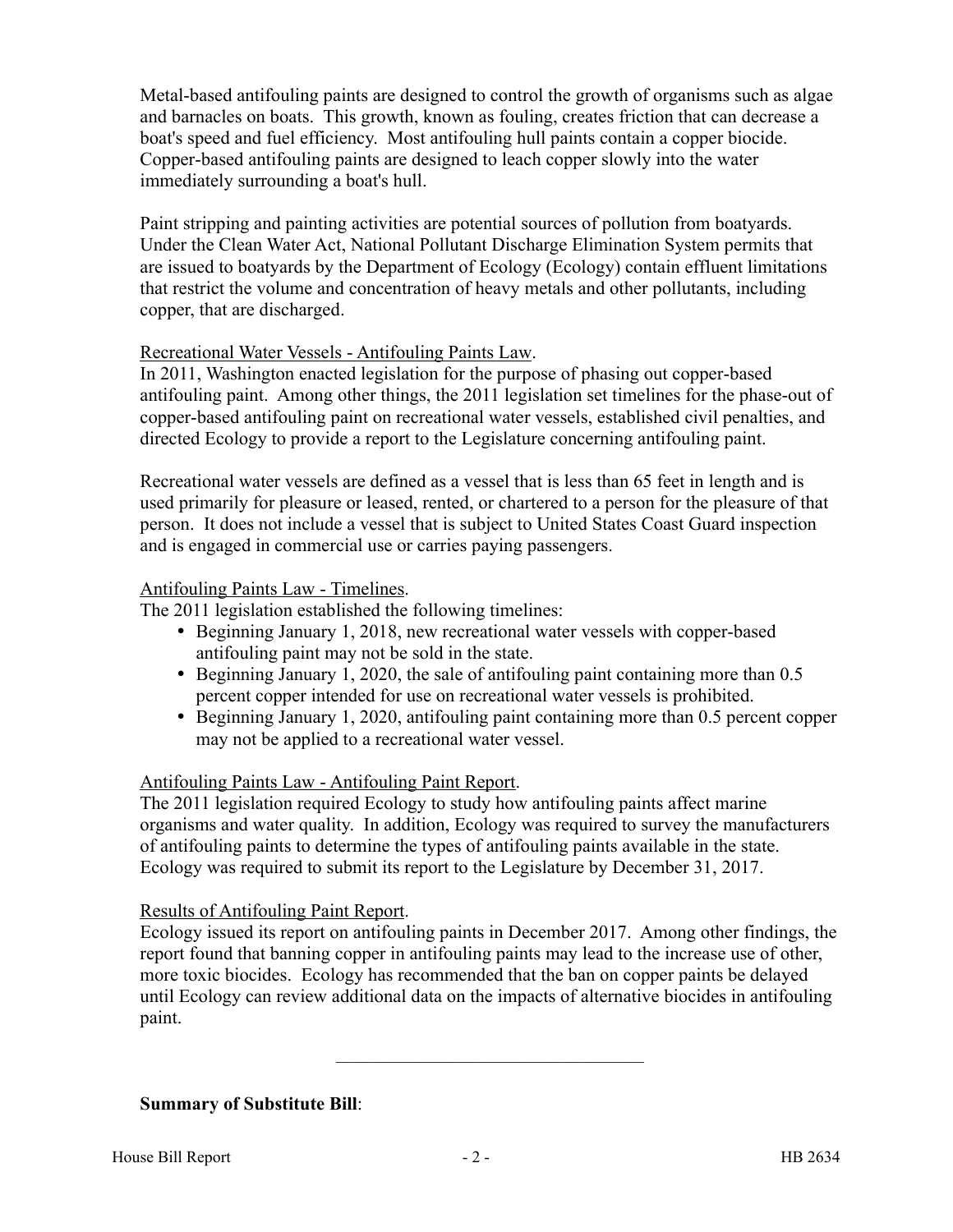The effective dates of the following prohibitions are all extended to January 1, 2021:

- prohibition on sale of new recreational water vessels with copper-based antifouling paint;
- prohibition on sale of antifouling paint containing more than 0.5 percent copper intended for use on a recreational water vessel; and
- prohibition on the application of antifouling paint containing more than 0.5 percent copper to a recreational water vessel.

Wood boats, which are defined as a recreational water vessel with an external hull constructed entirely of wood planks or sheets, are exempt from the prohibition on the sale of new recreational boats with copper-based antifouling paint, and from the prohibition on the application of copper-based antifouling paint to a recreational water vessel.

Ecology is directed to submit a report to the Legislature by September 30, 2019 that considers the environmental impacts of antifouling paints and their ingredients. The report must include recommendations on safer alternatives, and recommendations as to whether changes to the existing regulation of antifouling paints are needed. The report may also include information about the advantages and disadvantages of using leaching rates as a regulatory standard. Ecology may include recommendations regarding the adoption of a leach rate standard but is not required to do so.

In preparing the report, Ecology is directed to review available scientific studies. Additionally, Ecology is required to conduct performance testing, modeling, alternatives assessments, and other scientific studies as appropriate. These studies must address, among other things, the development of possible regulatory standards, such as a leaching rate standard. Ecology is also directed to consider applicable data concerning the sources of copper in Washington's marinas, including any available information related to upland sources of copper.

# **Substitute Bill Compared to Original Bill**:

The report submitted by Ecology to the Legislature may include information about the advantages and disadvantages of using leaching rates as a regulatory standard. Ecology may include in its report recommendations regarding the adoption of a leach rate standard but is not required to do so. Ecology must consider in its report any available information related to upland sources of copper.

–––––––––––––––––––––––––––––––––

**Appropriation**: None.

**Fiscal Note**: Available.

**Effective Date of Substitute Bill**: The bill contains an emergency clause and takes effect immediately.

# **Staff Summary of Public Testimony**: